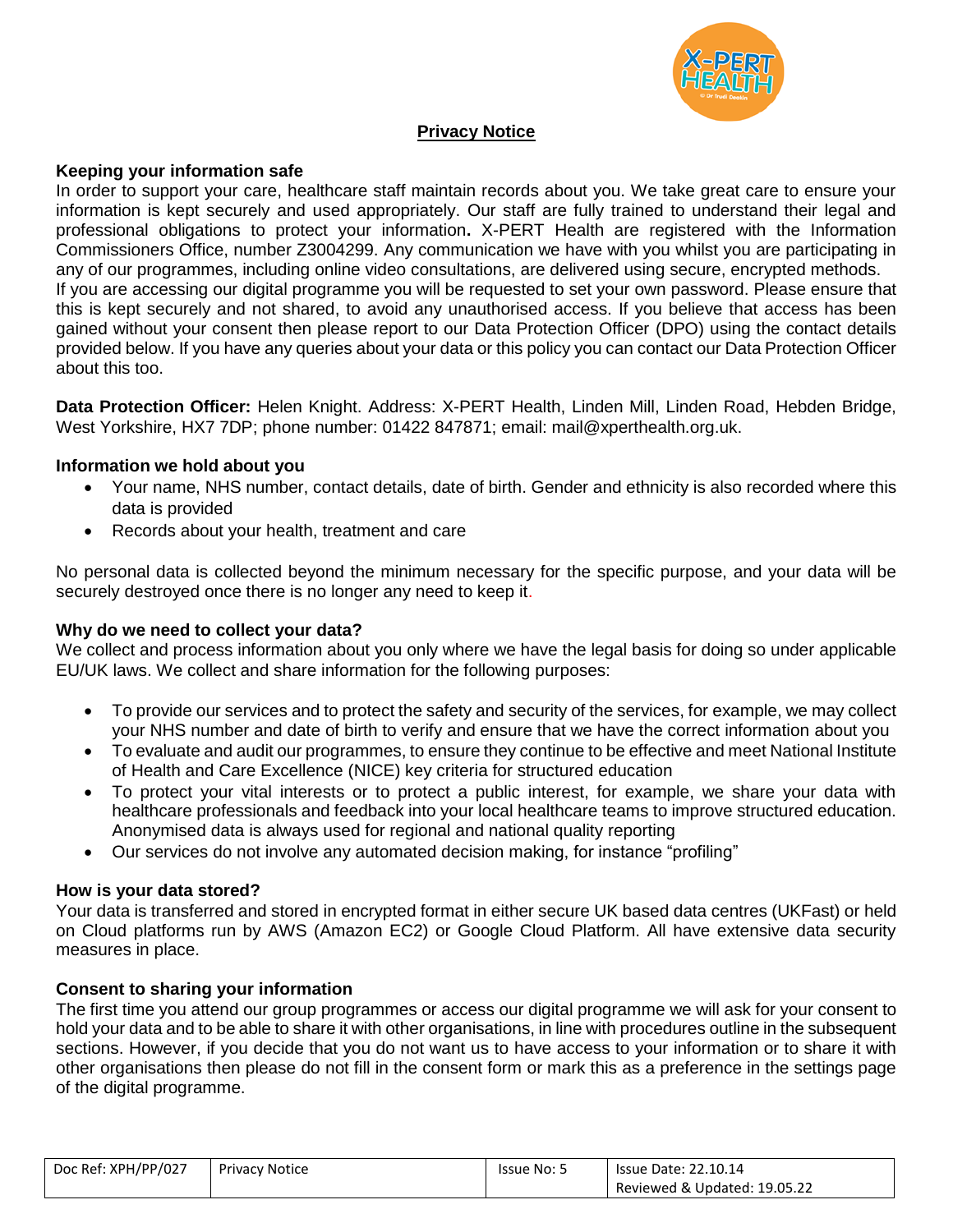

# **Sharing information with other organisations**

When information is shared, it is passed securely and kept confidentially by the people who receive it. It will only be used for the purpose it has been shared for. This includes providing:

- GPs with updates on your treatment plans
- Other NHS organisations where you have treatment with relevant information

We may also share anonymised information with organisations that help plan local health and care. Identifiable information personal to you is removed before sharing. Organisations that this statement is relevant to include:

Clinical Commissioning Groups (CCGs)

We facilitate regular testing of our security measures and in the event of a data breach incident we will notify the data protection authority within 72 hours.

# **Sharing your information without consent**

We will usually tell you before we share your information. However, there are times when we may need to share your information without your consent, for example:

- Where there is a risk of harm to you or other people
- Where a serious crime, such as assault, is being investigated or where it could be prevented
- Where there is a legal requirement to do so

You may request details of personal information we hold about you under the Data Protection Act 2018, or you can make a complaint. To do this, please write to the address below.

# **Your data rights**

All our data collection fully complies with the General Data Protection Regulation (Regulation (EU) 2016/679) and the wider Data Protection Act 2018 (DPA 2018). You are entitled to the following rights: the right to access; the right to rectification; the right to erasure; the right to restrict processing; the right to object to processing; the right to data portability; the right to withdraw consent; and the right to request that you are not subject to a decision based solely on automated processing, including profiling. If you wish to exercise any of these rights please contact the Information Governance Lead listed below, who will respond in accordance with the above Act. If the purpose of our data collection changes you will be informed and consent reobtained.

# **Unsubscribing or requesting your data be deleted**

If you would like to unsubscribe or have your data deleted from any of our records at any time please contact our Information Governance Lead at the address below. If using our digital programme and you would like to stop your data from automatically uploading to the audit database, or you would like to permanently delete your data, then please visit the settings section of the digital programme.

**Information Governance Lead:** Helen Knight. Address: X-PERT Health, Linden Mill, Linden Road, Hebden Bridge, West Yorkshire, HX7 7DP; phone number: 01422 847871; email: mail@xperthealth.org.uk.

This Privacy Policy can also be viewed on our website, at <https://www.xperthealth.org.uk/>

| Doc Ref: XPH/PP/027 | Privacy Notice | Issue No: 5 | <b>Issue Date: 22.10.14</b>  |
|---------------------|----------------|-------------|------------------------------|
|                     |                |             | Reviewed & Updated: 19.05.22 |